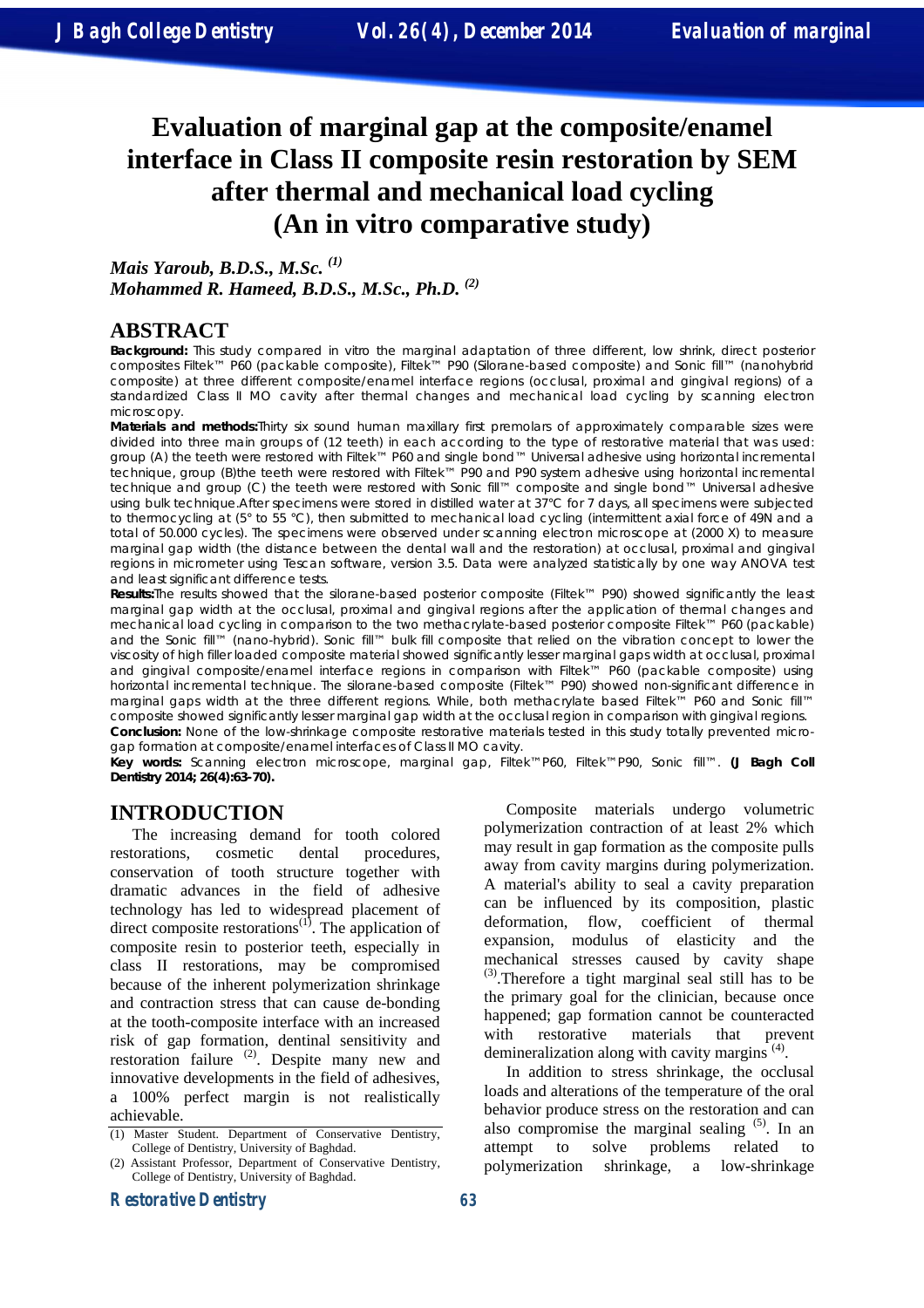composite material (Filtek™ P90) based on a new resin chemistry with silorane monomers has been developed. Filtek™ P60 Packable composite introduced to market place as an alternative to amalgam. "Packable" composites have higher filler loadings  $(> 80\%$  by weight); therefore, they tend to feel stiffer than traditional composites and handle more like amalgam. The high filler content reduces the polymerization shrinkage. Due to their packability, these composites help in restoring good contacts in posterior teeth. These stiffer materials may not adequately adapt to internal areas and cavosurface margins at the cervical joint  $(6)$ .

A novel resin composite system, Sonic fill™ system (Kerr/Kavo), was recently introduced in the market. Is indicated for use as a bulk fill posterior composite restorations and can be bulk filled in layers up to 5 mm in depth due to reduced polymerization shrinkage. Sonic fill™ incorporates a highly-filled proprietary resin with special modifiers that react to sonic energy. As sonic energy is applied through the hand piece, the modifier causes the viscosity to drop (up to 87%), increasing the flow ability of the composite enabling quick placement and precise adaptation to the cavity walls. When the sonic energy is stopped, the composite returns to a more viscous, non-slumping state that is perfect for carving and contouring  $(7)$ .

The high quality of modern composite materials has made it more difficult to see changes in the quality of restoration margins, which in turn, has increased the need for more sensitive methods to assess the early changes of the marginal adaptation. Scanning electron microscopy (SEM) is a method that can be used for closer examination of the restoration margins because of its ability to magnify and reveal details (8) .

This study was conducted with aim of comparing in vitro the marginal adaptation performance of three different, low shrink, direct posterior composites.

## **MATERIALS AND METHODS Teeth selection**

Thirty six sound, human maxillary first premolar extracted as a part of an orthodontic treatment plan, were selected for use in this study. The teeth were cleaned with pumice and carefully rinsed with water to remove the residual debris. Then the teeth were examined using a magnifying lens and by transilluminating fiber optic from a light curing unit for the presence of cracks. Only intact teeth free of defects and of comparable size were selected and stored in distilled water at room temperature.

#### **Cavity preparation**

To simulate the clinical situation during restoration placement, a dental manikin (Maxilla) was used. Maxillary canine and maxillary  $2<sup>nd</sup>$ premolarwere included in a manikin, with a space between them to place the tested tooth. The three teeth were positioned with crowns in proximal contacts and long axis parallel to each other  $(9)$ .

All teeth received a standardized class II mesio-occlusal (MO) cavity preparation. All cavities were prepared above cemento-enamel junction in order for all the cavity margins to be within enamel. The dimensions of the occlusal isthmus of the cavities were: bucco-palatally width (3 mm), occlusal depth (2 mm) measured from the cavosurface margin of the palatal cusp and (1.6 mm) thickness of remaining tooth structure was left during the extensions into distal marginal ridge.

The dimensions of the proximal box were: buccao-palatally width (3 mm), height (2 mm) and (1.5 mm) depth axiallythe cavity preparation was made by using the parallel sided; flat- ended carbide fissure bur of 1 mm diameter with a high speed water-cooled hand piece that was fixed to the vertical arm of modified dental surveyor to standardize the cavity preparation.The width was checked using a point vernier caliper from different points of the prepared cavity while the depth was measured by graduated periodontal probe.A new bur was used for every four preparations to maintain cutting efficiency<sup> $(10)$ </sup>.

## **Samples grouping**

The teeth were randomly divided into three main groups (12 teeth in each group) according to the type of restorative material that was used. For all samples, three different composite/enamel interface regions were measured; occlusal region (assigned 1), proximal region (assigned 2) and gingival region (assigned 3).

Group A: The teeth were restored with Filtek™ P60 (3M ESPE, USA) using horizontal incremental technique.

Group B: The teeth were restored with Filtek™ P90 (3M ESPE, USA) using horizontal incremental technique.

Group C: The teeth were restored with Sonic fill™ composite (Kerr, USA) using bulk technique.

#### **Restorative procedure**

Each composite system was used according to the manufacturer's instructions with their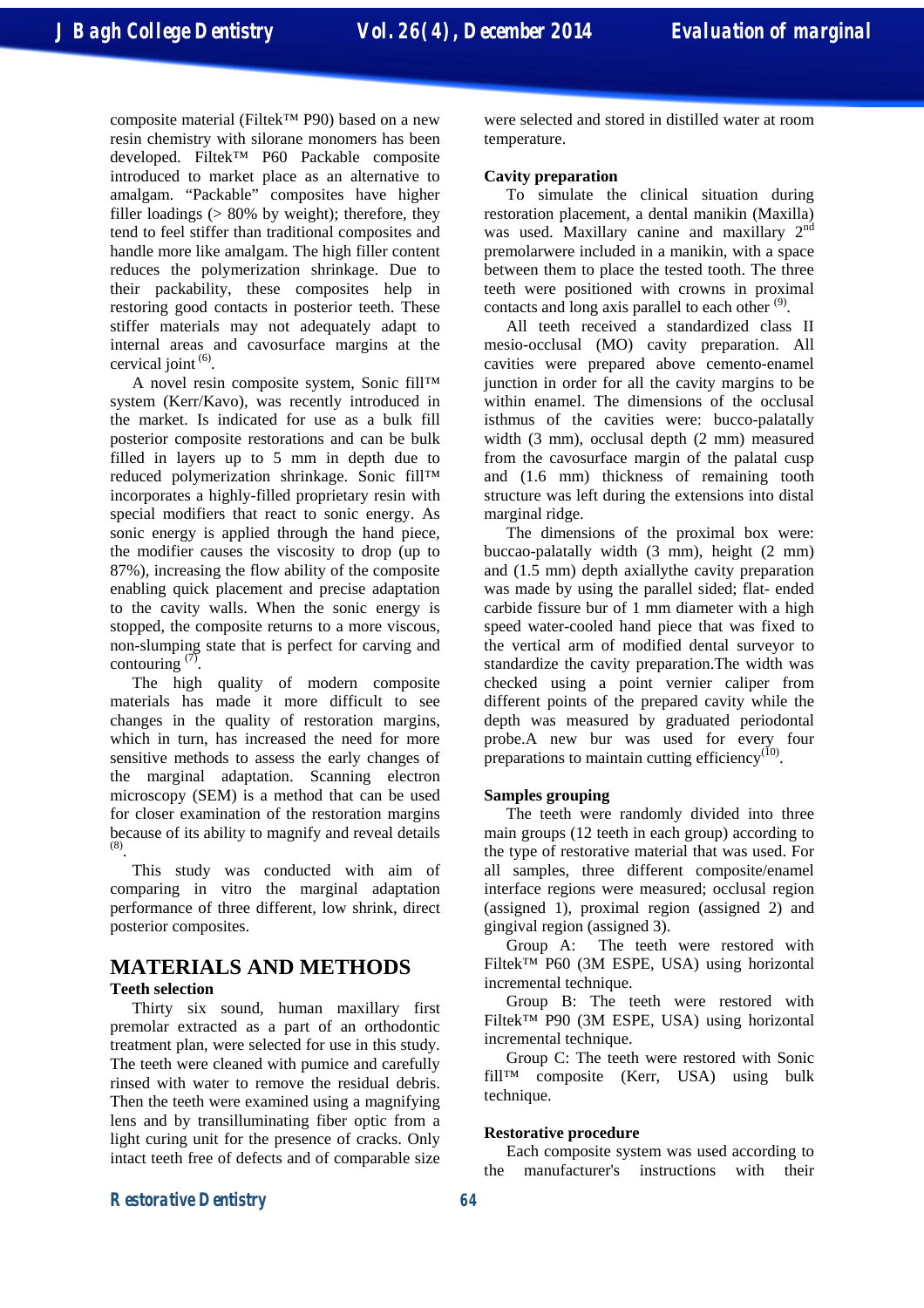corresponding adhesive systems. Shade A3 was used for each composite type.After the cavity was prepared for each tooth, the cavity was dried using gentle air blast and a Palodent sectional matrix system was placed.For group A and C a self-etch Single bond<sup>™</sup> Universal adhesive (3M ESPE, Germany) was used to bond the restorative material to the cavity walls. The bond was applied to the entire preparation's walls using a disposable applicator and rubbed in for 20 seconds, followed by gentle air thinning over the liquid for about 5 seconds until it no longer moves, indicating complete vaporization of the solvent then light cured of the adhesive for 10 seconds using LED light curing device. Then Filtek™ P60 composite resin was applied to the cavity of each tooth in group Ausing horizontal incremental technique. Two increments of 2 mm in thickness for each one were placed by the aid of plastic instrument for composite placement. Each increment was light-cured for 20 seconds using a LED light curing device. For group B, group, the teeth were restored with Silorane-based (FiltekTM P90). Filtek™P90 composite resin comes with a specially developed system adhesive (P90 system adhesive, 3M ESPE AG, Germany) which consists of a self-etch primer and a bond. Firstly, the self-etch primer was applied to the entire cavity for 15 seconds then dispersed with a stream of air and light-cured for 10 seconds by LED light curing device. Then, the bond was applied to the entire cavity, rubbed and lightcured for 10 seconds as for the primer. The restoration was built up using horizontal incremental technique with Filtek™ P90 (3M ESPE, USA). Two increments of 2 mm in thickness for each one were placed by the aid of plastic instrument for composite placement. Each increment was light-cured for 40 seconds using a LED light curing device. For group C,the Sonic fill™ composite was placed using Sonic fill™ handpiece (Kavo, Germany). The handpiece was attached to the multiflex coupling device (Kavo, Germany) that fit on air-water tube of dental chair. The Sonic fill™ composite unidose capsule (Kerr, USA) was screwed on the handpiece. The dispensing speed at the bottom of the handpiece was set at 3 (The medium speed). The unidose tip was placed at the deepest portion of the preparation to avoid trapping air. After the handpiece activation, Sonic fill™ composite was placed in the cavity in a single, bulk increment then cured for 20 seconds from the occlusal surface by LED light curing device. Additional curing from the buccal and palatal aspects for 10 seconds each was done.

#### **Thermocycling procedure**

Thermocycling was done to simulate the temperature changes that take place in the oral cavity that might result in changes in the microspace between the tooth and the restoration.The procedure done by cycling the teeth between two water baths: one of the water baths maintained at  $5^\circ \pm 0.5^\circ$ C and the other at  $55^{\circ}$  ± 0.5 $^{\circ}$ C, with a dwell time of 15 seconds. The number of cycles was 500 cycles according to the International Organization for Standardization  $(ISO TR 11405)$ <sup>(I1)</sup>.

## **Teeth mounting**

To simulate periodontal ligament, the root surfaces were dipped into molten wax (dipping wax) up to 2.0 mm below the cemento-enamel junction using dipping wax machine. The tooth was dipped, resulting in a wax layer of 0.2 to 0.3 mm thickness<sup>(12)</sup>. Then all teeth were embedded along their long axis using a dental surveyor in mixed cold cure acrylic (at dough stage) 2.0 mm apical the cemento-enamel junction using a custom-made split metal mold (20 mm× 20 mm× 25 mm).

After the first signs of polymerization, teeth were removed from the acrylic blocks and the wax was removed from root surfaces by using a surgical blade. A silicone-based light body impression material was injected into the acrylic resin blocks and the teeth were reinserted into the cubic acrylic blocks. A standardized silicone layer that simulated periodontal ligament was thus created taking the thickness of the wax layer  $(13)$ . **Mechanical load cycling procedure** 

A custom made apparatus was used for the cycling load. The design of the apparatus was consisted of stainless steel piston (25 mm diameter) with cylindrical arm and spherical end (2 mm diameter). The surface area of the piston equaled 4.9 cm2. A compressor delivered compressed air with pressure that was fixed at 1 bar. In order to achieve an axial force of 49 N, an air pressure of about 1 bar delivered to the piston through tubes every mechanical load cycle and according to the following equations:

1 bar =  $1.01971$  kg/cm<sup>2</sup> (Pressure unit)

1.01971 kg/cm<sup>2</sup>  $\times$  4.9 cm<sup>2</sup> (surface area of the piston) = 4.996579 kg  $\approx$  5 kg

 $1 \text{ kg} = 9.8 \text{ N}$  (Newton unite)

 $5 \text{ kg} \times 9.8 \text{ m/s}^2 = 49 \text{ N}$ 

Five kg was required to obtain an axial force of 49 N; also the axial force was verified by using an electronic load cell. The tip of the device (spherical end) was placed in contact with the center of the occlusal surface of the restoration. The loading device delivered an intermittent axial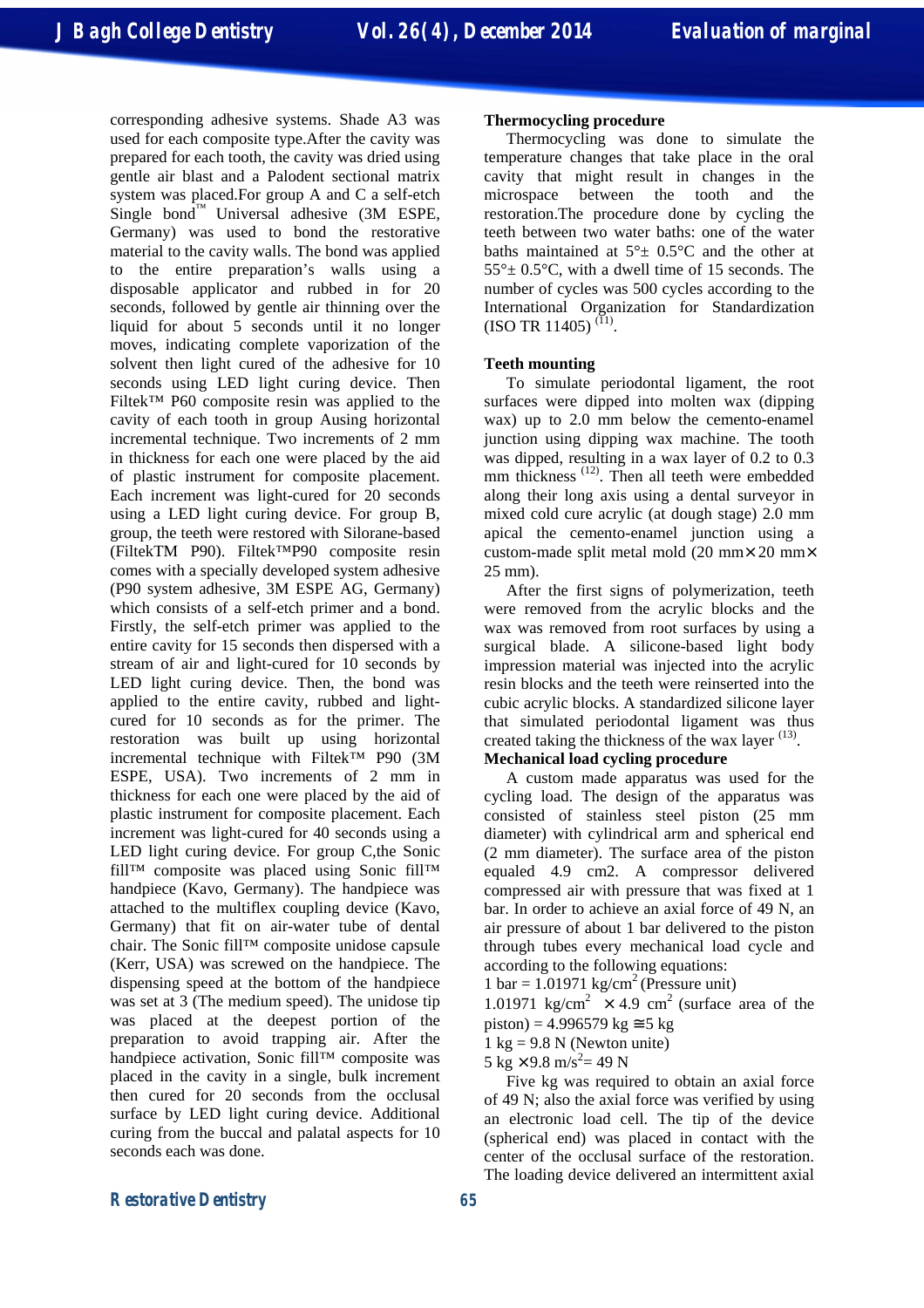force of 49 N at a frequency of 2.5 Hz. The samples were subjected to 50,000 cycles (corresponding to 5.5 hours in the machine)  $(14)$ .

# **Specimens' preparation for SEM investigation**

All the specimens were sectioned horizontally with the level of cemento-enamel junction with a water cooled diamond disc to separate the crowns from the roots and the crowns were kept for SEM examination. The samples were placed on aluminum stubs with the help of an adhesive material and a carbon paste was placed on a side of the sample to be act as an electrical conductor then the stubs were fixed on SEM standard specimen holder. The holder was placed on a stage in a sputtering coater device (SPC-12 Compact plasma sputtering coater, USA) for 10 sec. to coat the samples with gold. The holder was screwed on the specimen chamber mounting table of SEM.

#### **Evaluation of marginal adaptation**

All the samples were examined by Tescan SEM at 2000X magnification to detect marginal gaps along the composite/enamel interfaces at  $\rm{occlusal,~proximal~and~gingival~regions}$ <sup> $(13)$ </sup>. The measurement of marginal gap width (the distance between the dental wall and the restoration) in each sample were taken at: three points in the gingival region, six points at the proximal region (3 points in buccal side and 3 points in palatal side) and nine points at the occlusal region (3 points in buccal side, 3 points in palatal side and 3

points in distal side) (Figure 1).The largest marginal gap width from the three points in each side of the region was recorded in micrometers (μm) by Tescan image processing software (Atlas software, version 3.5, Germany)<sup>(5)</sup>.



## **Figure 1: The location of the points (●) in each region.**

# **RESULTS**

The data were collected and analyzed using SPSS (version 20) for statistical analysis. For the occlusal region, the mean of three points from the buccal, palatal and distal sides that represent the largest marginal gaps width of occlusal region was taken, for the proximal region, the mean of two points from the buccal and palatal sides that represent the largest marginal gaps width of proximal region was taken and the point that represent the largest marginal gap width at the gingival region was taken for each sample (Figure 2).



**Figure 2: The largest tooth (T)/restoration (R) marginal gaps width at gingival region's point of sample restored with A- Filtek™P60. B- Filtek™P90. C- Sonic fill™.** 

The mean, standard deviation, minimum and maximum values (descriptive statistics) for marginal gaps width in  $(\mu m)$  at the occlusal, proximal and gingival regions for the three different composite materials are summarized in (Table 1).

The comparison between the three composite materials in marginal gaps width (µm) at each region by one-way ANOVA test revealed a statistically highly significant differences among all groups of this study ( $P \leq 0.01$ ) as shown in (Table 2).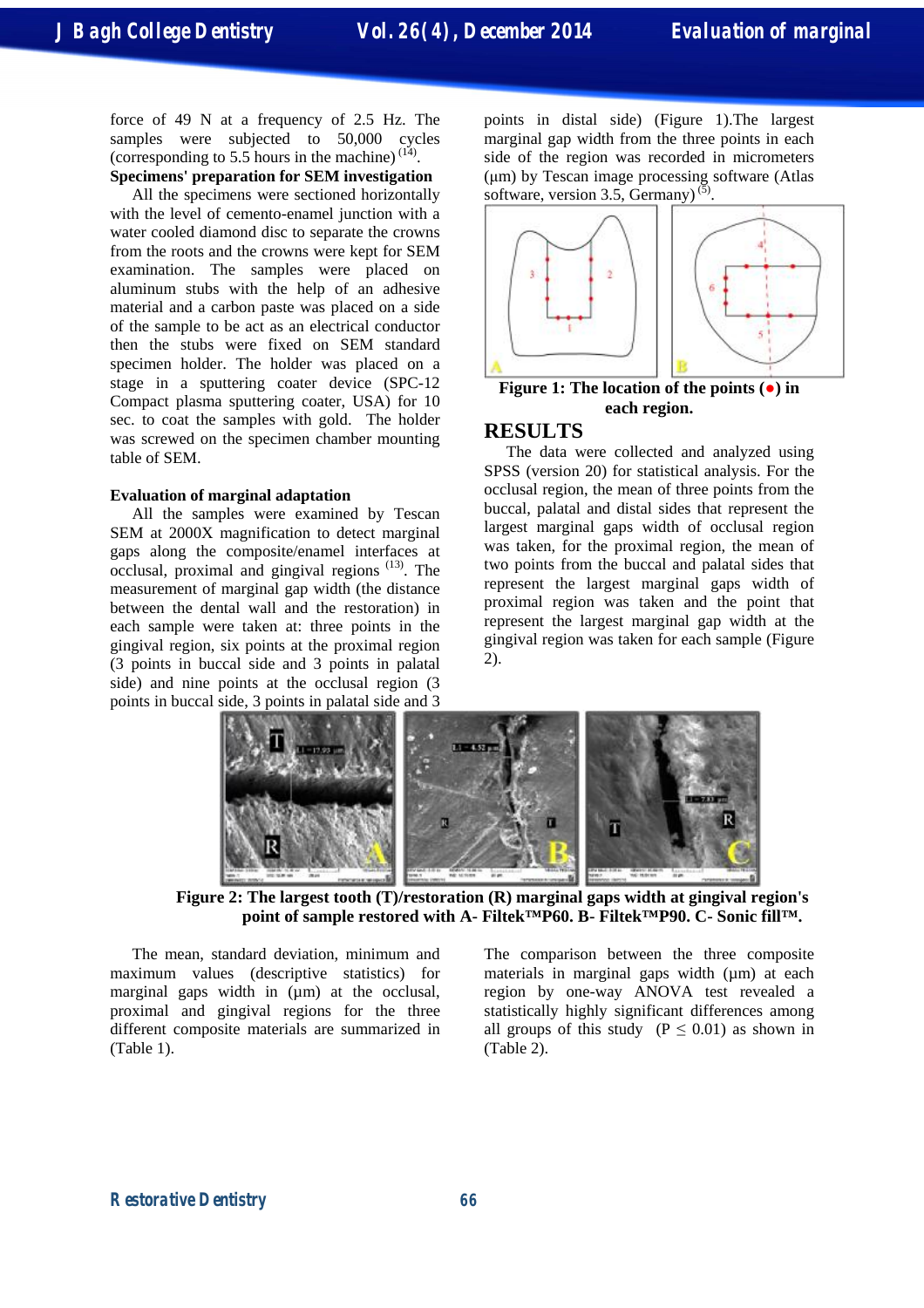| Table 1: Means, standard deviations, minimum and maximum values for marginal gaps width |  |
|-----------------------------------------------------------------------------------------|--|
| (µm) at the occlusal, proximal and gingival regions for all composite materials.        |  |

|                         |                | <b>Descriptive statistics</b> |          |       |       |  |
|-------------------------|----------------|-------------------------------|----------|-------|-------|--|
| <b>Materials groups</b> | <b>Regions</b> | <b>Mean</b>                   | $\pm SD$ | Min.  | Max.  |  |
|                         | A1             | 12.34                         | 1.06     | 10.75 | 13.89 |  |
| Group(A)                | ${\bf A2}$     | 13.33                         | 1.30     | 11.25 | 15.64 |  |
|                         | A <sub>3</sub> | 14.18                         | 1.58     | 12.44 | 17.93 |  |
|                         | <b>B1</b>      | 3.24                          | 0.66     | 1.92  | 3.96  |  |
| Group(B)                | B2             | 3.01                          | 0.68     | 1.99  | 3.98  |  |
|                         | <b>B3</b>      | 3.54                          | 0.63     | 2.3   | 4.52  |  |
|                         | C1             | 4.88                          | 0.95     | 3.46  | 6     |  |
| Group(C)                | C <sub>2</sub> | 5.61                          | 1.27     | 4.05  | 7.57  |  |
|                         | C <sub>3</sub> | 6.69                          | 1.18     | 5.05  | 8.6   |  |

| Table 2: ANOVA test for the marginal gaps width $(\mu m)$ among the three composite materials at |
|--------------------------------------------------------------------------------------------------|
| each region                                                                                      |

| <b>Regions</b> |                | <b>ANOVA</b>          | Sum of squares | df | <b>Mean square</b> | <b>F-test</b> | <b>P-value</b> |
|----------------|----------------|-----------------------|----------------|----|--------------------|---------------|----------------|
|                | A1             | <b>Between groups</b> | 564.539        |    | 282.270            |               | 0.000          |
| (Occlusal)     | <b>B1</b>      | Within groups         | 26.968         | 33 | 0.817              | 345.409       | <b>HS</b>      |
|                | C1             | <b>Total</b>          | 591.507        | 35 |                    |               |                |
|                | $\bf{A2}$      | <b>Between groups</b> | 691.547        | ↑  | 345.774            |               | 0.000          |
| (Proximal)     | B <sub>2</sub> | Within groups         | 41.449         | 33 | 1.256              | 275.289       | <b>HS</b>      |
|                | C2             | <b>Total</b>          | 732.996        | 35 |                    |               |                |
|                | A <sub>3</sub> | <b>Between groups</b> | 715.750        | ∍  | 357.875            |               | 0.000          |
| (Gingival)     | B <sub>3</sub> | Within groups         | 47.372         | 33 | 1.436              | 249.300       | <b>HS</b>      |
|                | C3             | <b>Total</b>          | 763.122        | 35 |                    |               |                |

Further comparisons between groups by LSD test revealed a statistically highly significant difference in marginal gaps width when comparing group A with group B and C. While,

group Bshowed statistically significant less marginal gap width than group  $\overrightarrow{C}$  at occlusal, proximal and gingival regions (Table 3)

| Table 3: LSD test for the marginal gaps width (µm) among the three composite materials at each |  |  |  |  |  |
|------------------------------------------------------------------------------------------------|--|--|--|--|--|
|                                                                                                |  |  |  |  |  |

| гегіон          |                      |                           |          |                    |  |  |  |
|-----------------|----------------------|---------------------------|----------|--------------------|--|--|--|
| <b>Regions</b>  |                      | Mean<br><b>Difference</b> | p-value  |                    |  |  |  |
|                 | A1                   | B1                        | 9.098    | 0.000<br><b>HS</b> |  |  |  |
| <b>Occlusal</b> |                      | C1                        | 7.462    | 0.000<br>HS        |  |  |  |
|                 | B1                   | C1                        | $-1.637$ | 0.000<br>HS        |  |  |  |
|                 |                      | B2                        | 10.322   | 0.000<br>HS        |  |  |  |
| <b>Proximal</b> | A2<br>B <sub>2</sub> | C <sub>2</sub>            | 7.718    | 0.000<br>HS        |  |  |  |
|                 |                      | C <sub>2</sub>            | $-2.603$ | 0.000<br>HS        |  |  |  |
|                 | A <sub>3</sub>       | <b>B3</b>                 | 10.632   | 0.000<br>HS        |  |  |  |
| Gingival        |                      | C <sub>3</sub>            | 7.483    | 0.000<br>HS        |  |  |  |
|                 | B3                   | C <sub>3</sub>            | $-3.149$ | 0.000<br>HS        |  |  |  |

The comparison of marginal gaps width  $(\mu m)$ at occlusal, proximal and gingival regions within each composite material by one-way ANOVA test revealed a statistically highly significant difference for groupsA and C. while, for group B there was no significant difference for the marginal gaps width  $(\mu m)$  among the three tested regions (Table 4).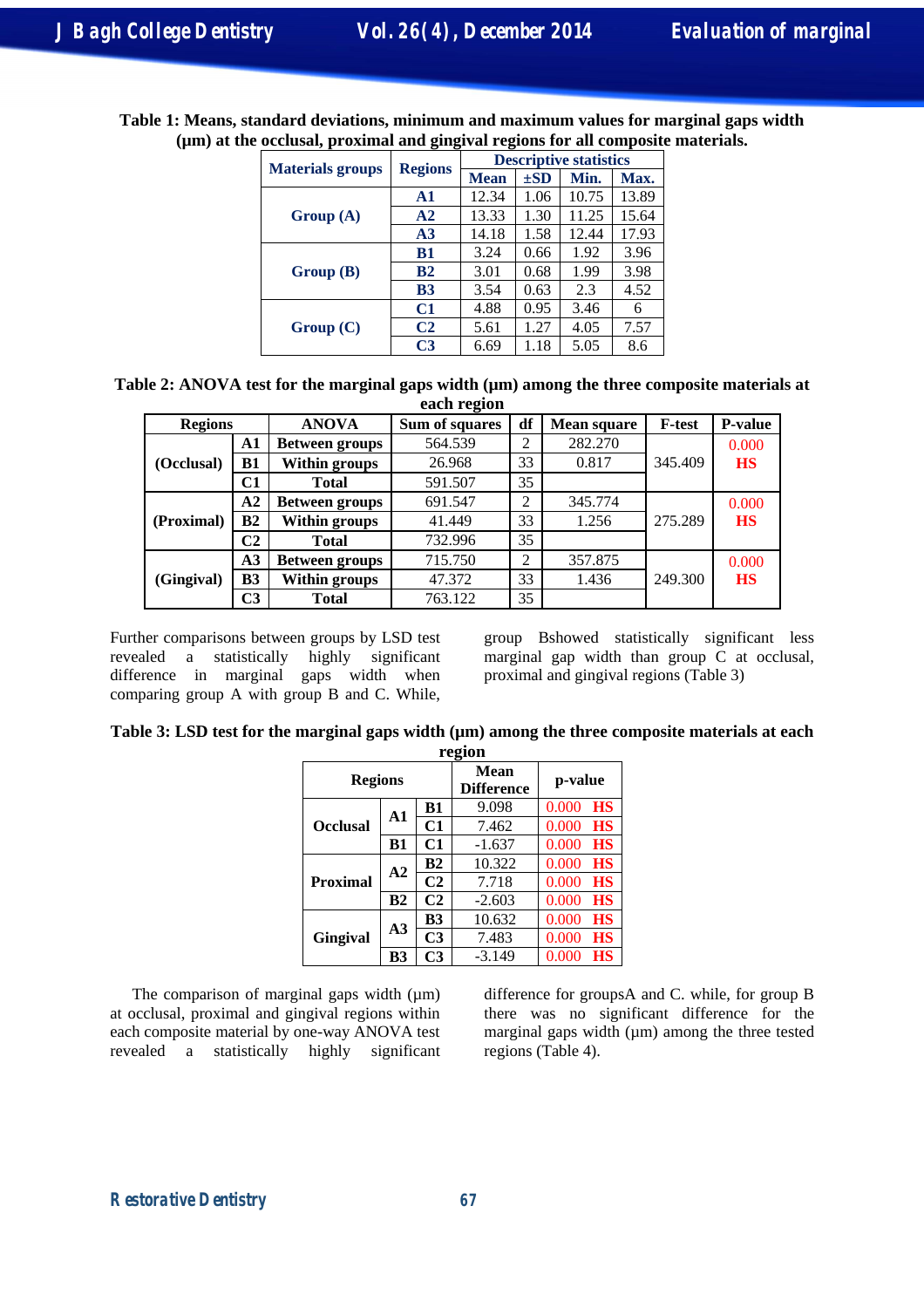| <b>Materials groups</b> |                | <b>ANOVA</b>          | Sum of squares | df             | <b>Mean square</b> | <b>F-test</b> | <b>P-value</b> |
|-------------------------|----------------|-----------------------|----------------|----------------|--------------------|---------------|----------------|
|                         | A1             | <b>Between groups</b> | 20.319         | 2              | 10.159             |               | 0.007          |
| (A)                     | A2             | Within groups         | 58.362         | 33             | 1.769              | 5.745         | <b>HS</b>      |
|                         | A <sub>3</sub> | <b>Total</b>          | 78.681         | 35             |                    |               |                |
|                         | B1             | <b>Between groups</b> | 1.739          | 2              | 0.869              |               | 0.151          |
| (B)                     | B2             | Within groups         | 14.341         | 33             | 0.435              | 2.001         | <b>NS</b>      |
|                         | B <sub>3</sub> | <b>Total</b>          | 16.080         | 35             |                    |               |                |
|                         | C1             | <b>Between groups</b> | 20.061         | $\overline{2}$ | 10.031             |               | 0.002          |
| (C)                     | C <sub>2</sub> | Within groups         | 43.086         | 33             | 1.306              | 7.683         | <b>HS</b>      |
|                         | C <sub>3</sub> | <b>Total</b>          | 63.147         | 35             |                    |               |                |

| Table 4: ANOVA test for marginal gaps width (µm) at three different regions within each |
|-----------------------------------------------------------------------------------------|
| composite material                                                                      |

Further comparisons by LSD test was performed for the three different regions within each group A and group C and the result showed that, The group A1 has no statistical significant difference than group A2, while the group A1 has highly statistical significant difference as compared with group A3. Also the result showed that, the group A2 has no statistical significant difference as compared with group A3.LSD test for comparison between group C1, C2 and C3 showed that, the group C1 has highly statistical significant difference as compared with group C3 and no statistical significant difference as compared with group C2, while the result showed that the group C2 has statistical less significant difference as compared with group C3 (Table 5).

**Table 5: LSD test for marginal gaps width (µm) at three different regions for group (A) and**   $\overline{\mathbf{g}}$ 

| group (C)                      |                |                |          |            |                                  |         |  |
|--------------------------------|----------------|----------------|----------|------------|----------------------------------|---------|--|
| <b>Materials</b><br>groups     | <b>Regions</b> |                |          |            | <b>Mean</b><br><b>Difference</b> | p-value |  |
|                                |                | $\mathbf{A2}$  | $-0.992$ | $0.077$ NS |                                  |         |  |
| Group A                        | A1             | A <sub>3</sub> | $-1.838$ | $0.002$ HS |                                  |         |  |
|                                | A2             | A <sub>3</sub> | $-0.847$ | $0.128$ NS |                                  |         |  |
|                                |                | C <sub>2</sub> | $-0.735$ | $0.125$ NS |                                  |         |  |
| C1<br>Group C<br>$\mathsf{C}2$ |                | C <sub>3</sub> | $-1.818$ | $0.000$ HS |                                  |         |  |
|                                |                | C <sub>3</sub> | $-1.083$ | $0.027$ S  |                                  |         |  |

# **DISCUSSION**

The polymerization of composite resin results in a reduction in the intermolecular distance between the monomers and consequential shrinkage. Bonding the composite resin to the cavity walls impairs the material deformation and generates shrinkage stress on the bonding interfaces. If stress exceeds the bond strength between the dental substrate and the adhesive system, a contraction gap will be formed, jeopardizing the restoration's longevity (15,16) . In this study, Filtek™ P90 composite material that tested exhibited statistically the highly significant decrease in marginal gaps width along the composite/enamel interface at the occlusal, proximal and gingival regions after thermomechanical load cycling as compared with Sonicfill™ composite and Filtek™ P60 composite resins. This could be attributed to:

1-The difference in chemical composition of the matrix system, the inherent ring-opening polymerization of oxirane moieties in the silorane monomer of Filtek™ P90 composite resin starts

with the cleavage and opening of the ring mechanism which helps in gaining space and counteracts the loss of volume which occurs in the subsequent step, when the chemical bonds are formed manifested as a reduction in polymerization shrinkage stress at the tooth/restoration interface as compared to the linear polymerization of the methacrylate-based Sonicfill™ and Filtek™ P60 composite resins<sup>(17)</sup>.

2- It is also hypothesized that since silorane technology provides lower polymerization shrinkage and related polymerization stress than methacrylate-based composite resins. It should be able to withstand thermo-mechanical cycling fatigue at the tooth/restoration interface better than the methacrylate-based composite resins. This finding agrees with studies of Palin et al.  $(18)$ ; Yamazaki et al.  $(19)$ ; Bagis et al. 2009  $(20)$  and Borges et al.  $(10)$ . They showed that the percentage of gaps in the siloranes samples did not increase significantly after thermal and mechanical cycling but in the methacrylates this difference was significant.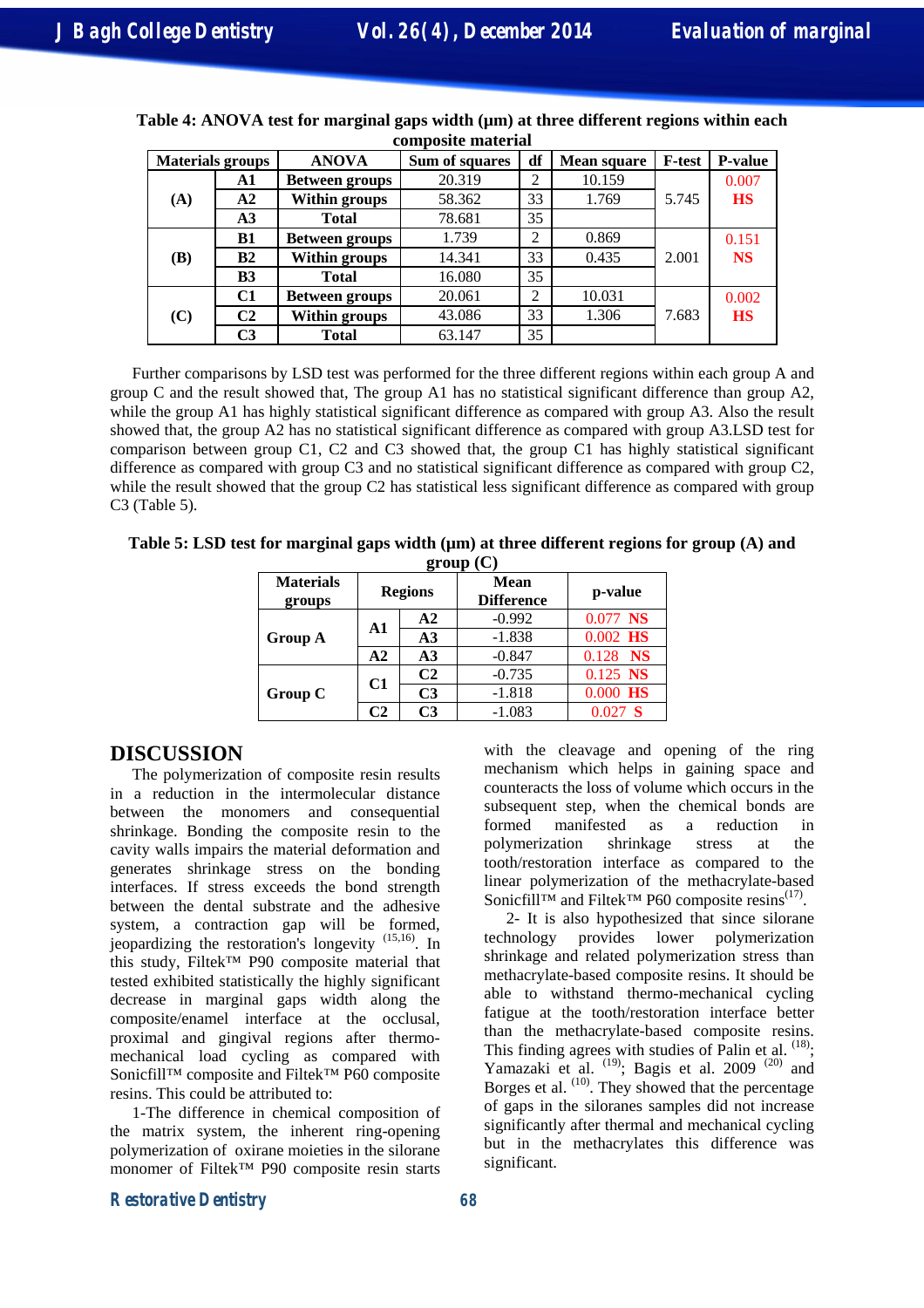3-The type of adhesive system used plays an important role in reduction the shrinkage stress and avoiding initial marginal gaps. The two-step,<br>self-etch Filtek<sup>TM</sup> P90 system adhesive self-etch Filtek™ P90 system adhesive (6<sup>th</sup>generation) used with Filtek<sup>™</sup> P90 composite resin produce higher bond strengths to both enamel/dentin and exhibit better marginal sealing than one-step, self-etch Single bond™ Universal adhesive ( $7<sup>th</sup>$  generation) used with Filtek<sup>TM</sup> P60 and Sonic fill<sup>™  $(21)$ .</sup>

On the other hand, the Sonic fill™ composite resin exhibited the highly significant decrease in marginal gaps width along the composite/enamel interface at the occlusal, proximal and gingival regions as compared with Filtek™ P60 composite. This could be attributed to the increase in the amount of filler particles and a consequent increasing in the viscosity of the Filtek™ P60 composite resin, leading to an inadequate adaptation to the enamel walls. The packable composites have insufficient matrix available for wetting the cavity wall and melting of the subsequent layers leading to creation of voids within the restoration or at the cavo-surface margin  $(6,17)$ .

The Sonic fill™ composite relied on the concept of sonic vibration which assumed that vibration lowers the viscosity of the composite resin, allowing the material to flow and possess a good wetting ability, which favors their adaptation to the cavity walls, and therefore expected to decrease the risk for air entrapment and void inclusion, in a similar way as a flowable composite, This finding agrees with study of (Yap and Powers in 2011)<sup>(22)</sup> who showed that although material consistency does not equal that of a flowable composite, vibration secures an adaptation to the cavity walls similar to that obtained with a composite flow.

From the result of this study, the marginal adaptation of Filtek™ P90 as tested by SEM along the composite/tooth interface was found that no statistical significant differences between occlusal, proximal and gingival regions. This is possibly related to the low-shrinking behavior of Silorane resin and the fact that at gingival margin, low polymerization contraction stress cannot overcome the bond strength  $^{(23)}$ .

While, in both methacrylate-based Filtek™ P60 and Sonic fill™ composite resins a highly significant increase marginal gap width at the gingival region as compared with occlusal region. The inadequate marginal adaptation at the gingival margin of both methacrylate-based composite resins may be due to:

1-The shrinkage of resin composite towards the light source because the composite closer to

the light hardens first. This, in turn, pulls the softer composite resin from the gingival areas creating a gap. Contraction towards the light source causes the resin to shrink from margins of the preparation, even when resin is applied and cured in small increments<sup>(24)</sup>.

2-Another possible explanation may be due to lesser thickness of enamel at the cavo-surface margin of the proximal aspect which requires adhesion of the restorative materials to greater proportion of dentin; a less reliable, more complex substrate than enamel  $^{(25)}$ .

3-The distance of light source from the material which is higher at the proximal box base as compared to occlusal surfaces. The distance from the light curing tip alters the irradiance of the light-cure device which reaches the composite resin, reducing the percentage of degree of conversion.Low degree of monomer conversion might cause unconverted double bonds, making the resin more susceptible to degradation by premature breakdown at the tooth-restoration interface  $(26)$ .

As conclusions;

- 1. The silorane-based posterior composite (Filtek™ P90) showed the least marginal gap width at the occlusal, proximal and gingival regions in comparison to the two methacrylate-based posterior composite Filtek™ P60 and the Sonic fill™ . While, Sonic fill™ bulk fill composite that relied on the vibration concept to lower the viscosity of high filler loaded composite material showed lesser marginal gaps widthin comparison with Filtek™ P60 (packable composite) using horizontal incremental technique after the application of thermal changes and mechanical load cycling when the tooth/restoration interface is located in enamel.
- 2. The silorane-based composite (Filtek™ P90) showed non-significant difference in marginal gaps width at the three different regions. While, both methacrylate based Filtek™ P60 and Sonic fill™ composite showed significantly lesser marginal gap width at the occlusal regions in comparison with gingival regions of class II composite restorations.

## **REFERENCES**

- 1. Nadig RR, Bugalia A, Usha G, Karthik J, Rao R, Vedhavathi B. Effect of four different placement techniques on marginal microleakage in class II composite restorations: An in vitro study. World J Dent 2011; 2(2): 111-6.
- 2. Goncalves FS, Castro C, De-Freitas A, Moreira AN, Magalhaes CS. The short-term clinical performance of a silorane-based resin composite in the proximal